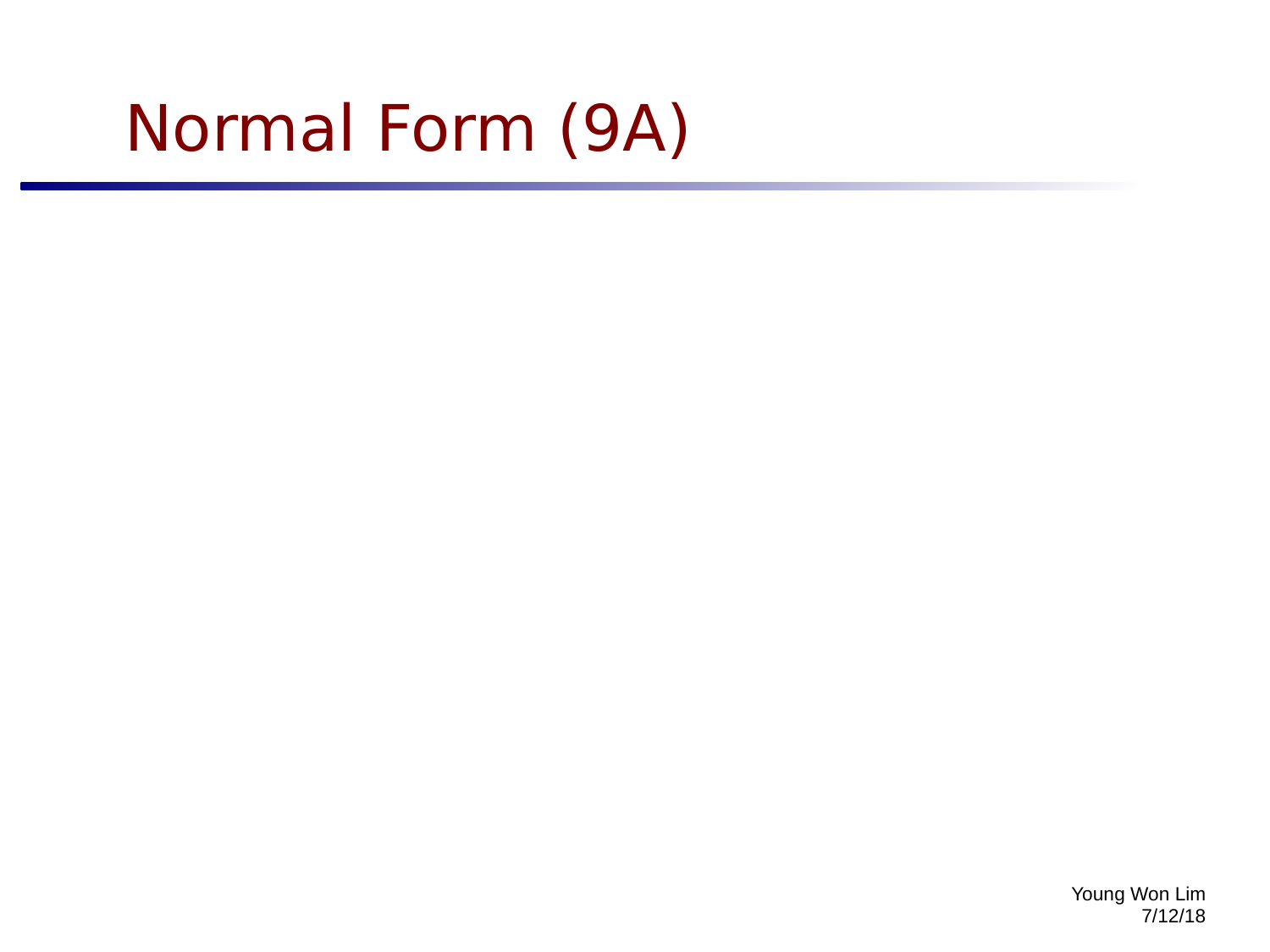Copyright (c) 2015 – 2018 Young W. Lim.

 Permission is granted to copy, distribute and/or modify this document under the terms of the GNU Free Documentation License, Version 1.2 or any later version published by the Free Software Foundation; with no Invariant Sections, no Front-Cover Texts, and no Back-Cover Texts. A copy of the license is included in the section entitled "GNU Free Documentation License".

Please send corrections (or suggestions) to [youngwlim@hotmail.com](mailto:youngwlim@hotmail.com).

This document was produced by using LibreOffice and Octave.

Young Won Lim 7/12/18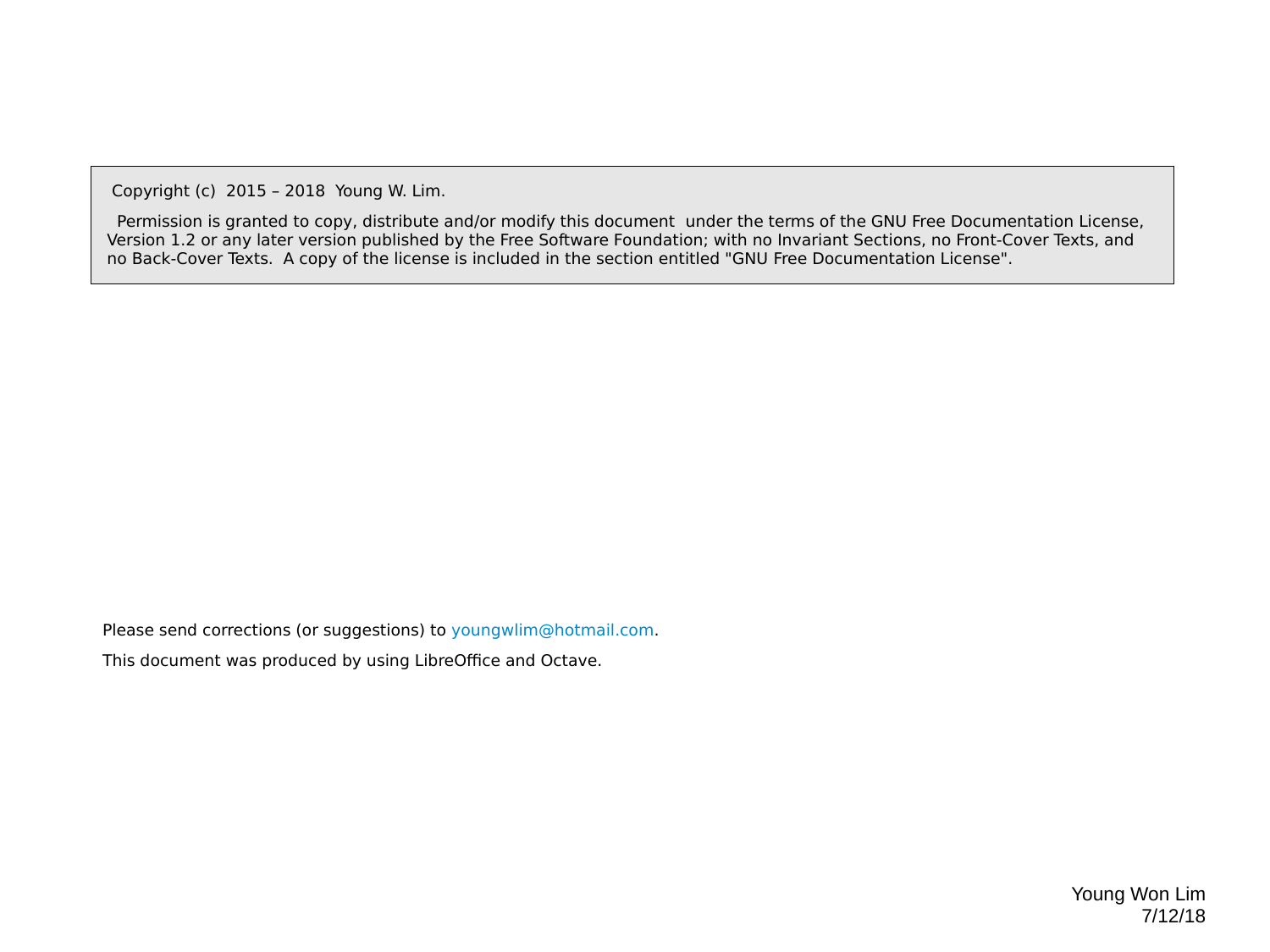|                           | <b>Disjunction form</b>                     | <b>Implication form</b>                   | <b>Read intuitively as</b>                                                   |
|---------------------------|---------------------------------------------|-------------------------------------------|------------------------------------------------------------------------------|
| <b>Definite</b><br>clause | $\neg p \vee \neg q \vee  \vee \neg t \vee$ | $u \leftarrow p \land q \land  \land t$   | assume that,<br>if $p$ and $q$ and  and $t$ all hold, then also $u$<br>holds |
| <b>Fact</b>               | u                                           | u                                         | assume that<br>u holds                                                       |
| <b>Goal clause</b>        | $\neg p$ v $\neg q$ v  v $\neg t$           | $false \leftarrow p \land q \land  \land$ | show that<br>p and q and  and t all hold $[note 1]$                          |

https://en.wikipedia.org/wiki/Horn\_clause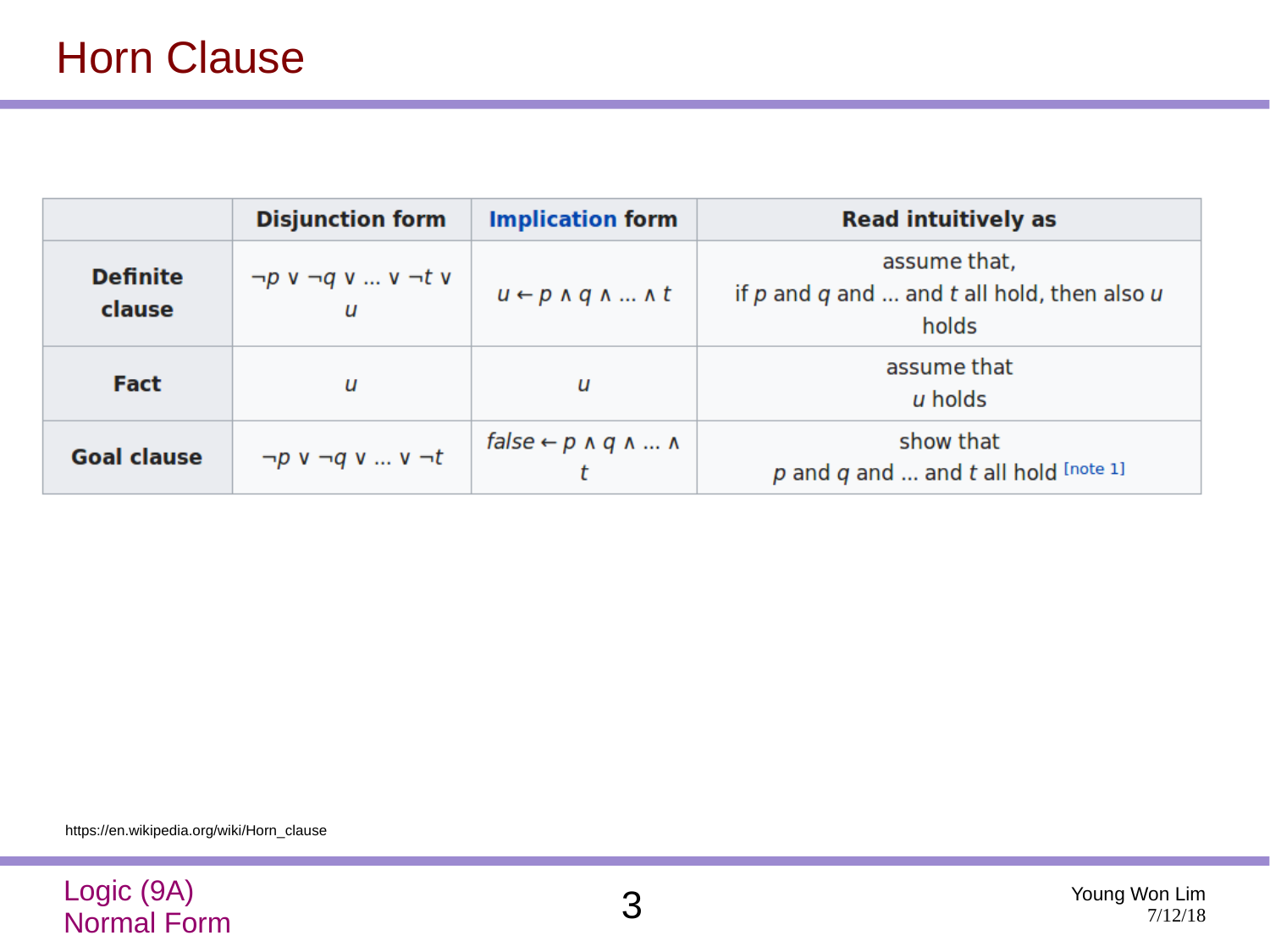a formula is in conjunctive normal form (CNF) or clausal normal form if it is a conjunction of one or more clauses, where a clause is a disjunction of literals; otherwise put, it is an AND of ORs.

As a normal form, it is useful in automated theorem proving. It is similar to the product of sums form used in circuit theory.

All conjunctions of literals and all disjunctions of literals are in CNF, as they can be seen as conjunctions of one-literal clauses and conjunctions of a single clause, respectively.

As in the disjunctive normal form (DNF), the only propositional connectives a formula in CNF can contain are and, or, and not.

The not operator can only be used as part of a literal, which means that it can only precede a propositional variable or a predicate symbol.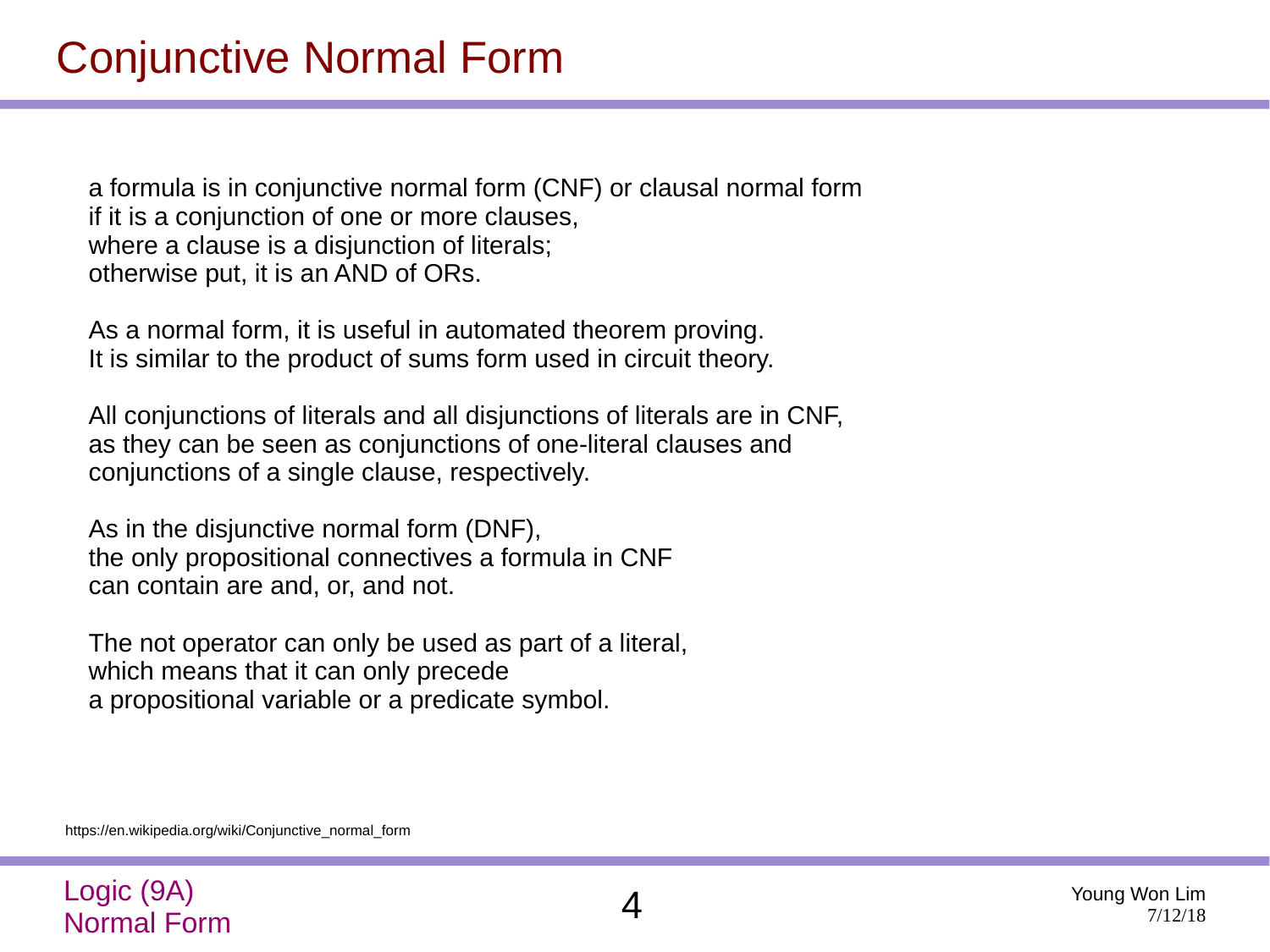A logical formula is considered to be in DNF if and only if it is a disjunction of one or more conjunctions of one or more literals.

A DNF formula is in full disjunctive normal form if each of its variables appears exactly once in every conjunction.

As in conjunctive normal form (CNF), the only propositional operators in DNF are and, or, and not.

The not operator can only be used as part of a literal, which means that it can only precede a propositional variable.

https://en.wikipedia.org/wiki/Disjunctive\_normal\_form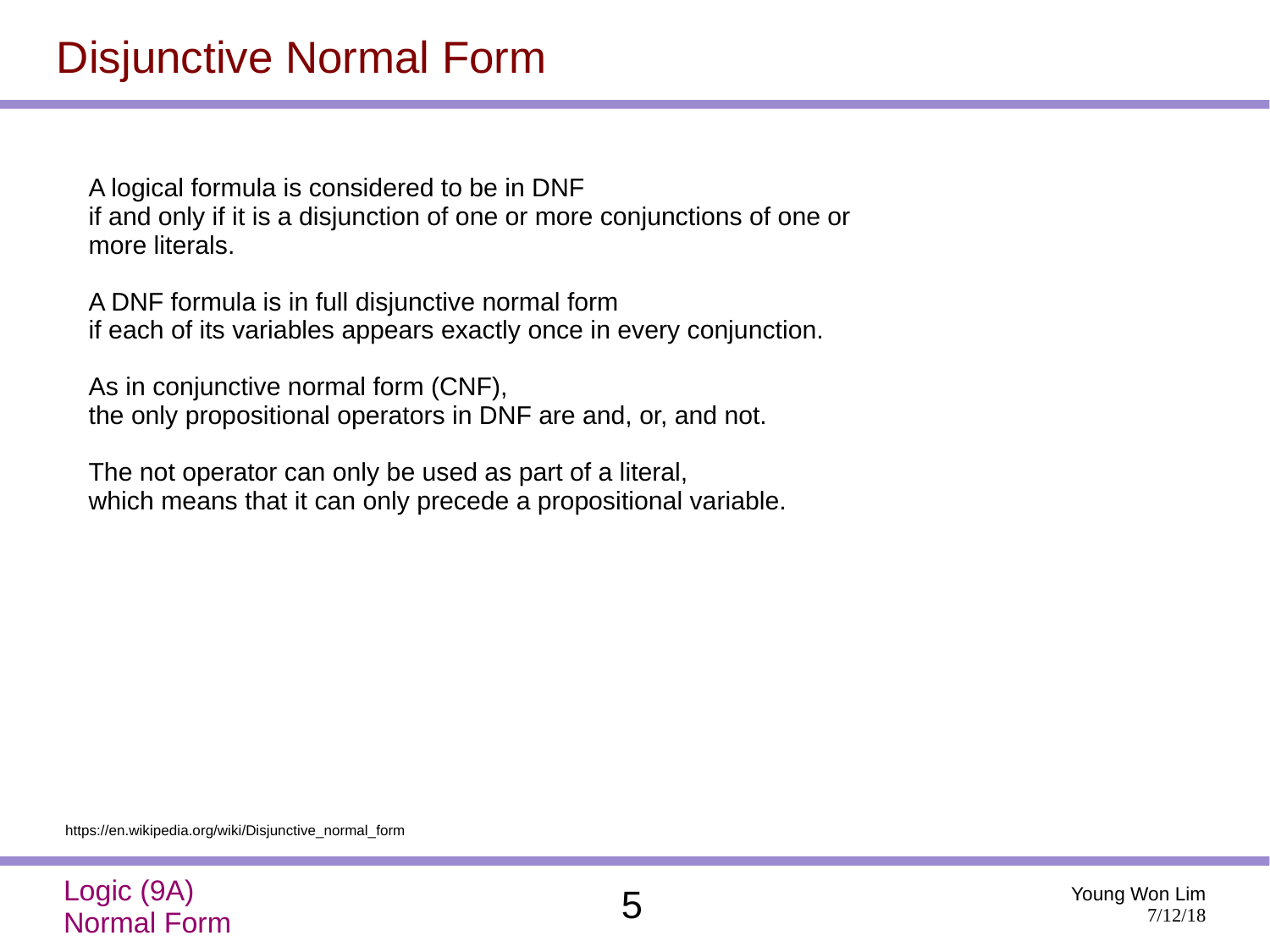One application of Boolean algebra is digital circuit design. The goal may be to minimize the number of gates, to minimize the settling time, etc.

There are sixteen possible functions of two variables, but in digital logic hardware, the simplest gate circuits implement only four of them: conjunction (AND), disjunction (inclusive OR), and the respective complements of those (NAND and NOR).

Most gate circuits accept more than 2 input variables; for example, the spaceborne Apollo Guidance Computer, which pioneered the application of integrated circuits in the 1960s, was built with only one type of gate, a 3-input NOR, whose output is true only when all 3 inputs are false.

https://en.wikipedia.org/wiki/Canonical\_normal\_form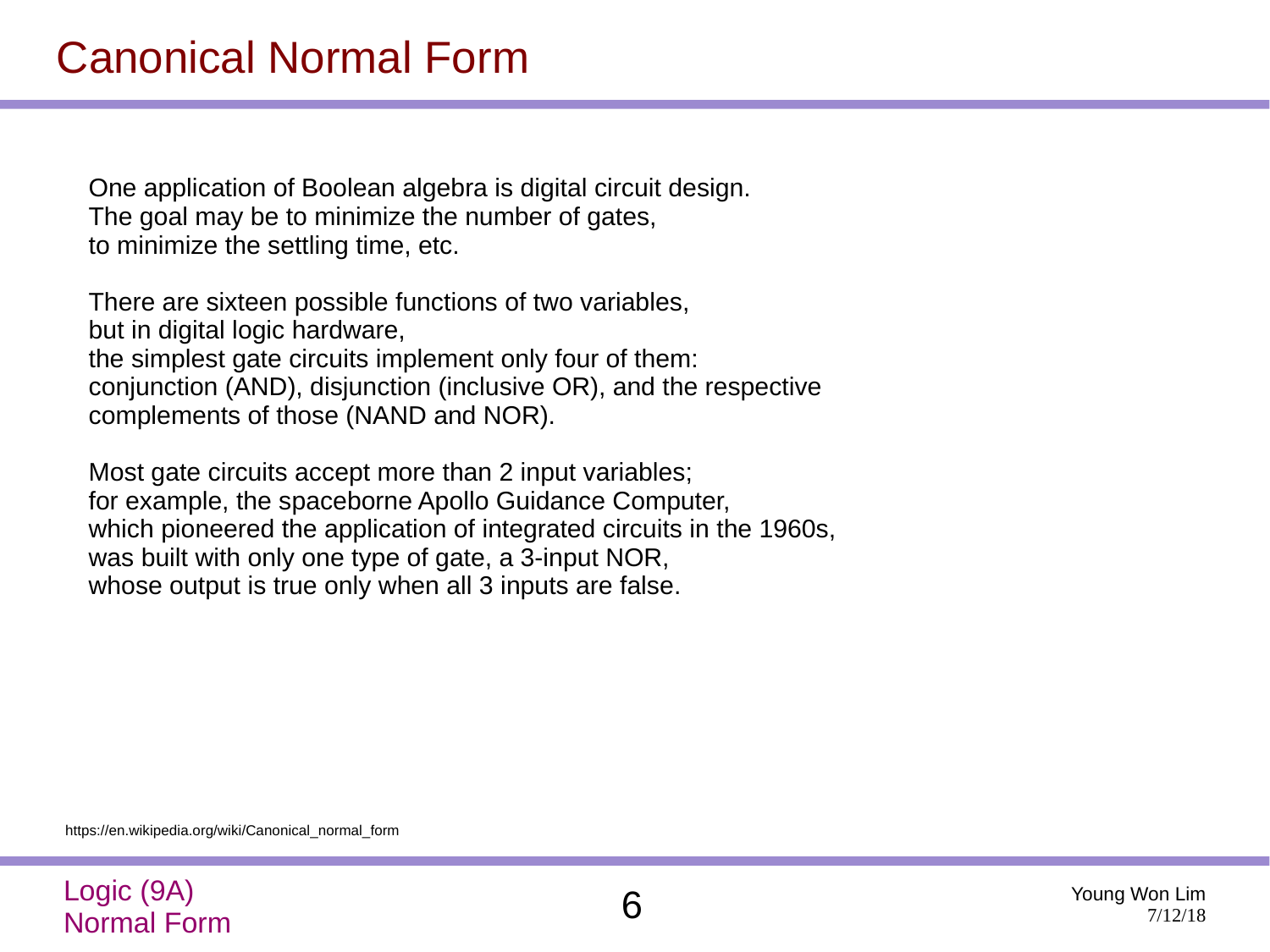## Argument

https://en.wikipedia.org/wiki/Horn\_clause

## Logic (9A) Normal Form 7